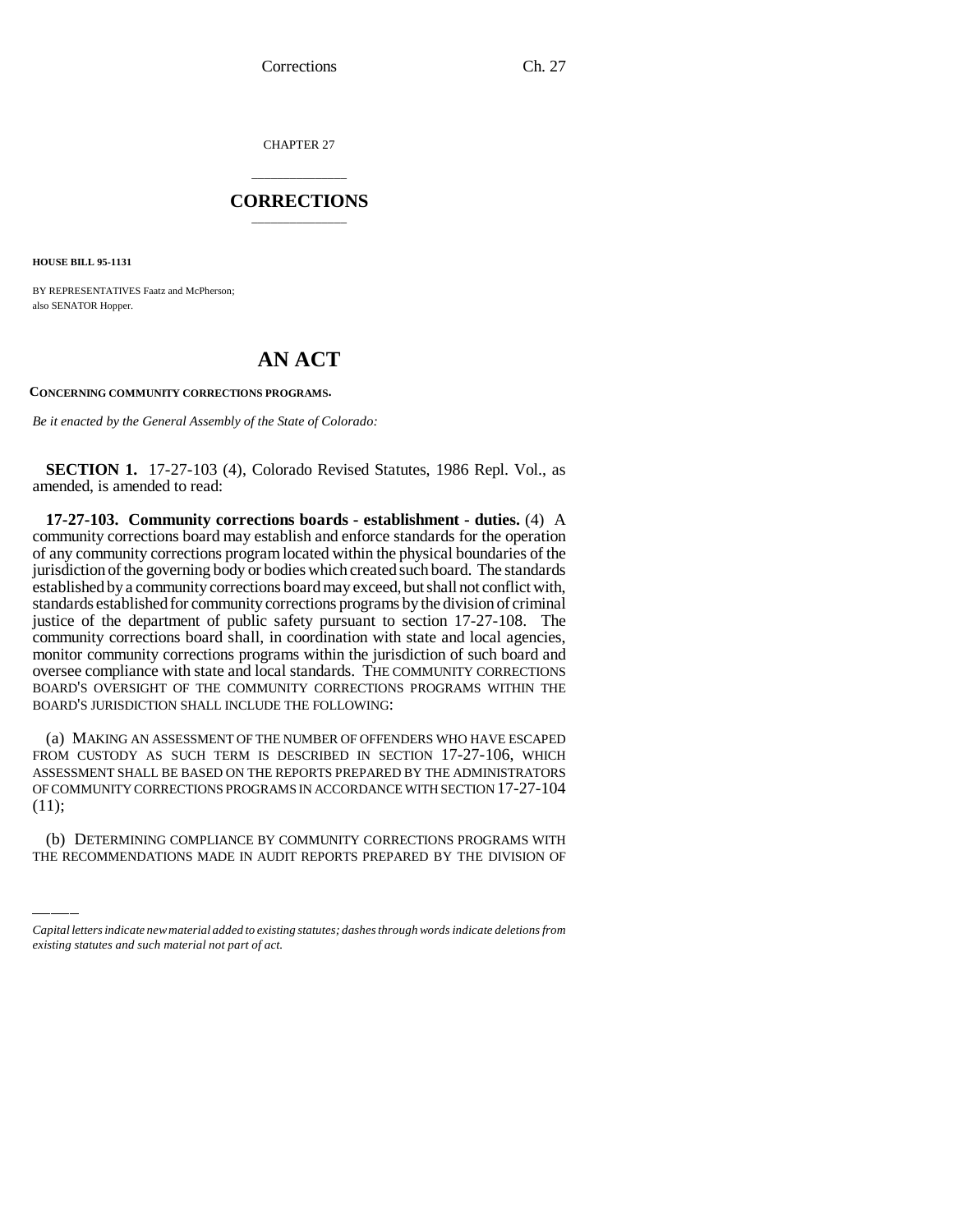## Ch. 27 Corrections

CRIMINAL JUSTICE IN ACCORDANCE WITH SECTION 17-27-108.

**SECTION 2.** 17-27-104, Colorado Revised Statutes, 1986 Repl. Vol., as amended, is amended BY THE ADDITION OF A NEW SUBSECTION to read:

**17-27-104. Community corrections programs operated by units of local government, state agencies, or nongovernmental agencies.** (11) THE ADMINISTRATOR OF EACH COMMUNITY CORRECTIONS PROGRAM SHALL REPORT TO THE DIVISION OF CRIMINAL JUSTICE AND THE COMMUNITY CORRECTIONS BOARD OF THE JURISDICTION IN WHICH SUCH PROGRAM IS LOCATED ON THE OFFENDERS WHO HAVE ESCAPED FROM CUSTODY AS SUCH TERM IS DESCRIBED IN SECTION 17-27-106(1). THE DIVISION OF CRIMINAL JUSTICE IS AUTHORIZED TO PREPARE FORMS FOR THESE REPORTS.

**SECTION 3.** 17-27-106, Colorado Revised Statutes, 1986 Repl. Vol., as amended, is amended to read:

**17-27-106. Escape from custody from a community corrections program.** (1) If an offender fails to remain within the extended limits of such offender's confinement or placement, or fails to return within the time prescribed to any community corrections program to which such offender was assigned or transferred; or if any offender who participates in a program established under the provisions of this article leaves such offender's place of employment or, having been ordered by the executive director of the department of corrections or the chief probation officer of the judicial district to return to the community corrections program, neglects or fails to do so, such offender shall be deemed to have escaped from custody and shall, upon conviction thereof, be punished as provided in section 18-8-208, C.R.S., and all reductions in sentence authorized by part 2 of article 22.5 of this title shall be forfeited.

(2) THE DIVISION OF CRIMINAL JUSTICE IS HEREBY AUTHORIZED TO PROVIDE NOTICE TO APPROPRIATE LAW ENFORCEMENT AGENCIES AND THE SENTENCING COURT, IF APPLICABLE, THAT THERE IS PROBABLE CAUSE TO BELIEVE THAT AN OFFENDER HAS ESCAPED FROM CUSTODY.

**SECTION 4.** 17-27-108 (2), Colorado Revised Statutes, 1986 Repl. Vol., as amended, is amended to read:

**17-27-108. Division of criminal justice in the department of public safety duties - community corrections contracts.** (2) (a) The division of criminal justice is authorized to establish standards for community corrections programs operated by units of local government or nongovernmental agencies. Such standards shall prescribe minimum levels of offender supervision and services, health and safety conditions of facilities, and other measures to ensure quality services. The standards shall be promulgated or revised after consultation with representatives of referring agencies, community corrections boards, and administrators of community corrections programs.

(b) (I) The division of criminal justice shall audit community corrections programs to determine levels of compliance with standards promulgated pursuant to paragraph (a) of this subsection (2). SUCH AUDITS SHALL INCLUDE AN EVALUATION OF